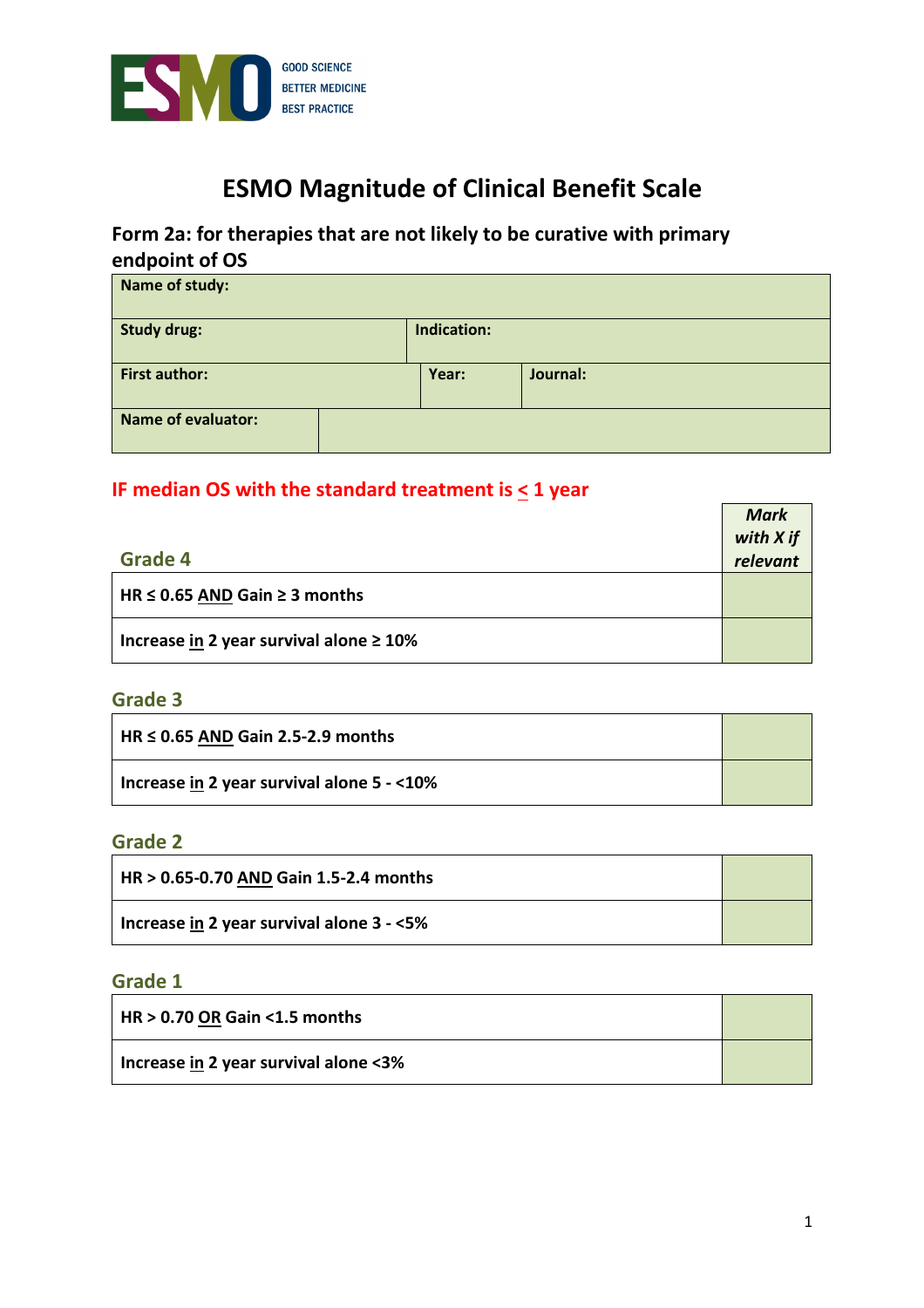

## **IF median OS with the standard treatment is < 1 year**

## **Preliminary magnitude of clinical benefit grade (highest grade scored)**

## **Quality of Life assessment/grade 3-4 toxicities assessment \***

| Does secondary endpoint quality of life show improvement                     |  |
|------------------------------------------------------------------------------|--|
| Are there statistically significantly less grade 3-4 toxicities impacting on |  |
| daily well-being*                                                            |  |

**\*This does not include alopecia, myelosuppression, but rather chronic nausea, diarrhoea, fatigue, etc.** 

## **Adjustments**

**Upgrade 1 level if improved quality of life and/or less grade 3-4 toxicities impacting daily well-being are shown** 

## **Final adjusted magnitude of clinical benefit grade**

#### **IF median OS with the standard treatment > 1 year**

|                                               | <b>Mark</b> |
|-----------------------------------------------|-------------|
|                                               | with X if   |
| Grade 4                                       | relevant    |
| HR $\leq$ 0.70 AND Gain $\geq$ 5 months       |             |
| Increase in 3 year survival alone $\geq 10\%$ |             |